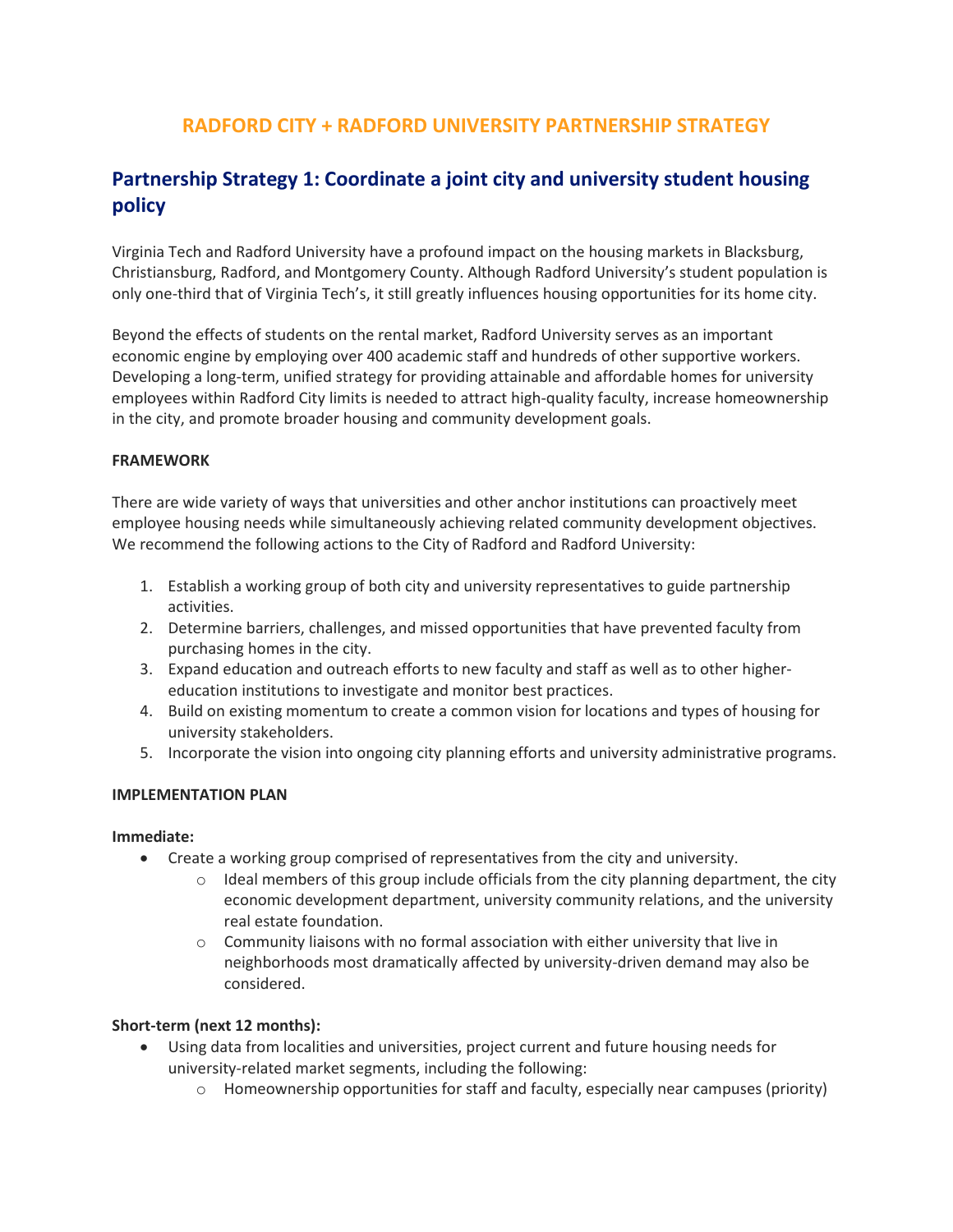- o On-campus student housing
- o Off-campus student housing (private rentals)
- o Affordable apartments for university retail and service workers
- Analyze data and find where the university and private market are meeting needs successfully or where there are mismatches in supply and demand. Consider the following:
	- o The location of available and planning housing relative to amenities and transportation.
	- o The price of housing relative to university wages for different occupations.
- Undertake a comprehensive review of relevant university-initiated housing assistance for faculty and staff nationwide, including the examples listed in this section. Conduct interviews with program officials at these institutions to understand funding, planning, and implementation.
- Develop and distribute a survey to current faculty and staff about their current housing situations. This survey should also include questions, if applicable, to understand why faculty do not live within the City of Radford. The work group can use the results from this survey to design and prioritize strategies.

## **Mid-term (12–24 months):**

- Develop a common vision for housing students, faculty, and staff from the universities for the next decade.
- From that vision, craft a series of actionable recommendations for localities and universities. Examples may include these actions:
	- $\circ$  Crafting welcome packets for incoming faculty and staff that describe the housing market and inventory in the city, list advantages for living within the city, and promote other amenities within the city.
	- $\circ$  Taking inventory of university and municipally owned land available for development and completing housing feasibility assessments for these parcels.
	- o Reassessing current zoning and long-range land uses for university-adjacent neighborhoods to promote needed housing types.
	- $\circ$  Developing new university initiatives to assist faculty and staff with their housing needs, such as down payment assistance for first-time homebuyers.

## **LEGAL, FINANCIAL, AND ORGANIZATIONAL CAPACITY**

- There are no legal challenges preventing universities and localities from collaborating with one another. However, certain university datasets that would be useful for investigating housing needs and affordability may be restricted to protect personal information (e.g., addresses and salaries).
- One major challenge is that universities may be unwilling or hesitant to become directly involved with housing planning and assistance because it is seen as "mission creep." However, the examples and best practices contained in this section demonstrate that these initiatives are widespread in the Mid-Atlantic region. Radford should follow its peers and become a leader in this space.

## **FUNDING SCOPE REQUIREMENTS AND PROJECTED IMPACT**

- Relatively little funding is required for the creation and management of a task force.
- Formal research and planning efforts will likely require dedicated funding.